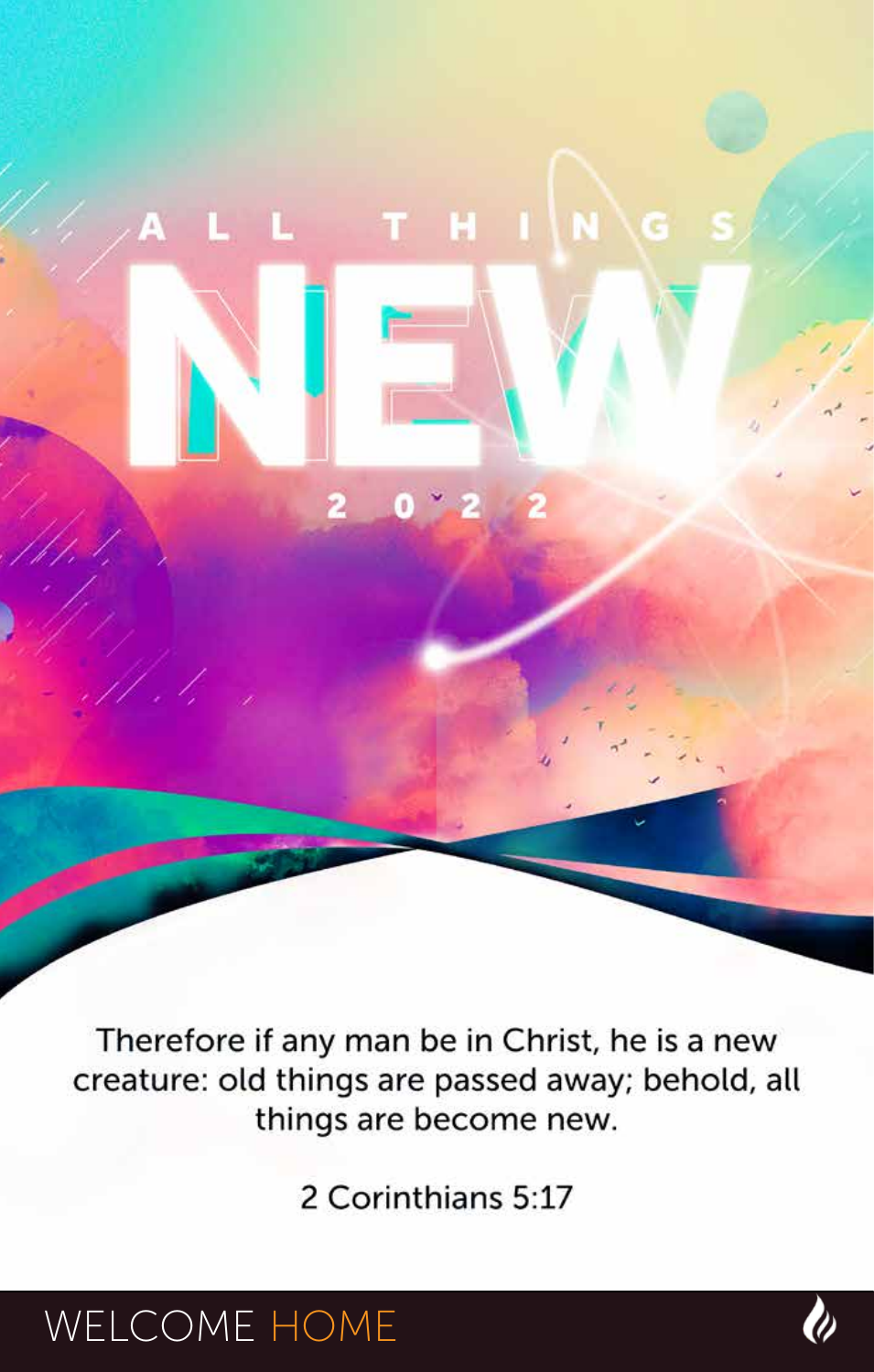# "Connecting God, Family, and Community"

We are the Connecting Church. Our main goal is to have a genuine connection with God. FAC is a place where people can come to have a true, powerful experience with God. Secondly, we not only invest in our families, but desire to support and love one another as one big family! Finally, we love God and people. So, we want to share the true gospel with our community and everyone we can.

#### VISITOR INFORMATION FIRST TIME GUESTS

You are our VIPs! We are so glad you're here, and we hope you feel welcome and at home. Be sure to fill out a "Connect Card" and bring it to the Welcome Booth to receive your free gift.

#### MY STARTING POINT

It's our desire that you and your family make FAC your home church. We know that coming to a new place can be overwhelming. Stopping by the Information Center can help alleviate that stress. It's a great place to view and sign up for small groups, next step classes, and more. Not to mention, we have a great Guest Services team that would love to connect with you and answer any questions.

Our church body is growing! We are rejoicing for spiritual growth as we congratulate...

Baptized in Jesus' Name

- London  $O. 5/15$
- Jeanette O.  $5/15$
- Shirley C.  $5/15$
- Kelee  $S. 5/15$
- Tony B.  $5/22$

### SPECIAL ANNOUNCEMENTS

#### Pentecost Sunday

#### *June 5th @ 10:00 am & 6:00 pm*

On Pentecost Sunday, we celebrate that God chose to dwell in us as He poured out His Spirit for the first time on the day of Pentecost 2,000 some years ago. Just like in Acts 2:1-4, God is still filling people with the precious gift of the Holy Ghost; the best gift we can ever receive!

#### FAC Work Day

#### *June 18th @ 9:00 am*

We plan to work on making the FAC grounds beautiful by landscaping, mulching, topsoil, etc. See Bro. Dave Johnson for more details.

#### FAC Father's Day Service

#### *June 19th @ 10:00 am*

We want to wish all fathers a Happy Father's Day! You won't want to miss our special Father's Day service. Every father will receive a gift of appreciation! We will be dismissing our evening service.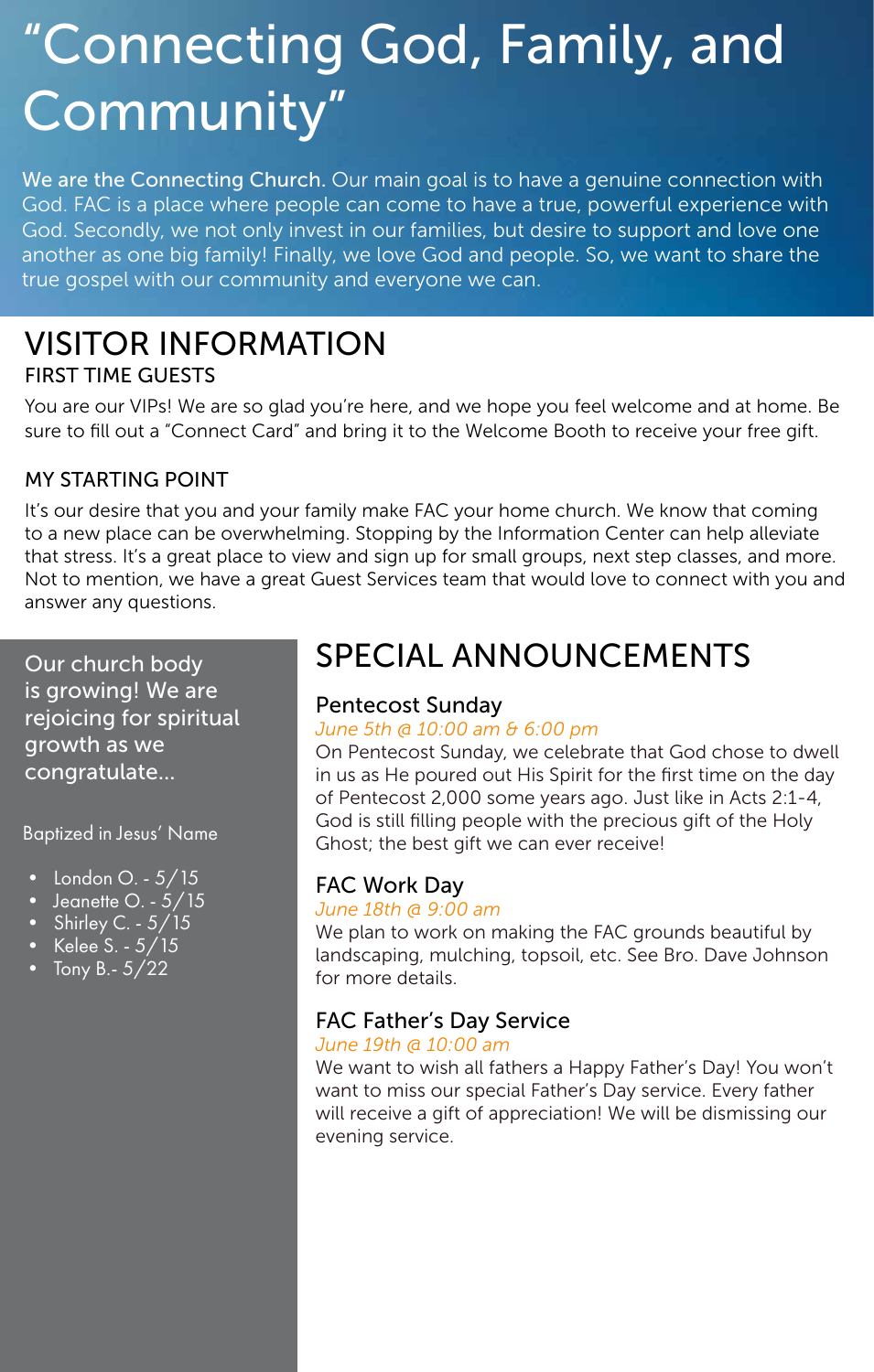### THIS MONTH'S EVENTS

#### Better Together *(marrieds, up to age 45) Canoe Trip, June 11th @ 10:00 am*

Better Together will meet at Canal Fulton Livery to embark on a 6 mile (approx. 2 hours) canoe trip down the river. There are 8 reserved canoes for this event, so please make sure to sign up at the Welcome Booth to reserve a canoe for you!

#### FAC Singles *(singles, ages 46+)*

#### *Ice Cream Social, June 11th @ 5:30 pm*

FAC Singles will meet up at Therapy Ice Cream and Coffee Bar. Sign up at the Welcome Booth if you plan to attend.

#### Lifetimers *(marries, ages 46+) Trip to Amish Country, June 11th @ 12:00 pm*

Lifetimers will meet for lunch at the Dutch Valley Kitchen located at 1343 Old Route 39 NE, Sugarcreek, OH. Afterwards, enjoy an afternoon of shopping! Sign up at the Welcome Booth if you plan to attend.

#### FAC Ladies

#### *Ladies Prayer, June 4th @ 10:00 am*

#### *Pie Sale Fundraiser, June 19th @ 12:00 pm*

Ladies groups Love, Joy, and Peace will be baking pies to be sold in the foyer after FAC's Father's Day service.

#### Bridge *(singles, ages 30-45)*

*Topgolf, June 18th @ 5:00 pm*

Please see Sis. Jaime Butzer for any questions.

#### Troop *(boys, ages 7-11) Fishing Trip, June 18th @ 10:00 am*

Kick-start the Father's Day festivities with a father-son fishing trip at Little Turtle Pond!

#### Bloom

#### *Pottery Painting, June 25th*

Bloom will be meeting at All Fired Up Akron (30 Rothrock Loop, Copley) for a wonderful time of painting pottery. This is an event designed for moms to stick around and join in painting as well. Sis. Brittany H. will follow up with Bloom parents to confirm the time of the event.

#### FAC Men

*Men's Prayer, June 26 @ 5:00 pm* All men will meet in the FAC Youth Center for prayer.

#### FAC Youth

*Explorer Camp, June 6th-10th Sr. High Camp, June 13th-17th Jr. High Camp, June 20th- 24th*

### **JUNE** BIRTHDAYS

| 6/4  |
|------|
| 6/5  |
| 6/7  |
| 6/11 |
| 6/12 |
| 6/13 |
| 6/17 |
| 6/17 |
| 6/18 |
| 6/18 |
| 6/18 |
| 6/18 |
| 6/19 |
| 6/19 |
| 6/21 |
| 6/21 |
| 6/21 |
| 6/23 |
| 6/25 |
| 6/26 |
| 6/26 |
|      |

#### ANNIVERSARIES

| David & Brittany H. Jr. | 6/1  |
|-------------------------|------|
| Michael & Sharon S.     | 6/6  |
| Brian & Sabrina S.      | 6/9  |
| Tony & Stephanie K.     | 6/9  |
| Fred & Lonica P.        | 6/10 |
| Steven & Heidi G.       | 6/13 |
| Larry & Sue C.          | 6/15 |
| Marcus & Francesca R.   | 6/19 |
| Gary & Christina F.     | 6/24 |
|                         |      |